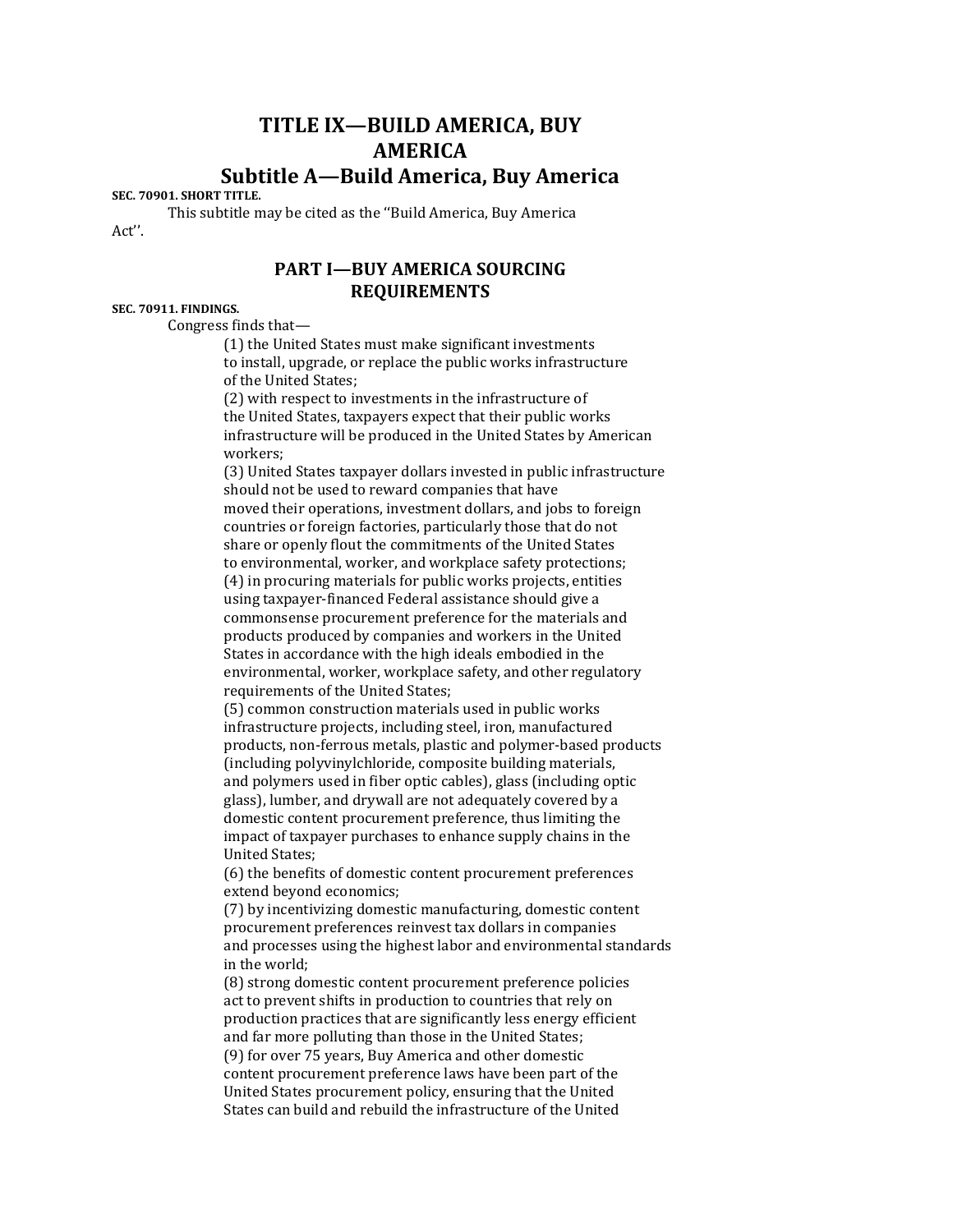States with high-quality American-made materials; (10) before the date of enactment of this Act, a domestic content procurement preference requirement may not apply, may apply only to a narrow scope of products and materials, or may be limited by waiver with respect to many infrastructure programs, which necessitates a review of such programs, including programs for roads, highways, and bridges, public transportation, dams, ports, harbors, and other maritime facilities, intercity passenger and freight railroads, freight and intermodal facilities, airports, water systems, including drinking water and wastewater systems, electrical transmission facilities and systems, utilities, broadband infrastructure, and buildings and real property;

(11) Buy America laws create demand for domestically produced goods, helping to sustain and grow domestic manufacturing and the millions of jobs domestic manufacturing supports throughout product supply chains;

(12) as of the date of enactment of this Act, domestic content procurement preference policies apply to all Federal Government procurement and to various Federal-aid infrastructure programs;

(13) a robust domestic manufacturing sector is a vital component of the national security of the United States; (14) as more manufacturing operations of the United States have moved offshore, the strength and readiness of the defense industrial base of the United States has been diminished; and (15) domestic content procurement preference laws—

(A) are fully consistent with the international obligations of the United States; and

(B) together with the government procurements to which the laws apply, are important levers for ensuring that United States manufacturers can access the government procurement markets of the trading partners of the United States.

#### **SEC. 70912. DEFINITIONS.**

In this part:

(1) DEFICIENT PROGRAM.—The term ''deficient program'' means a program identified by the head of a Federal agency under section 70913(c).

(2) DOMESTIC CONTENT PROCUREMENT PREFERENCE.—The term ''domestic content procurement preference'' means a requirement that no amounts made available through a program for Federal financial assistance may be obligated for a project unless—

> (A) all iron and steel used in the project are produced in the United States;

(B) the manufactured products used in the project are produced in the United States; or

(C) the construction materials used in the project are produced in the United States.

(3) FEDERAL AGENCY.—The term ''Federal agency'' means any authority of the United States that is an ''agency'' (as defined in section 3502 of title 44, United States Code), other than an independent regulatory agency (as defined in that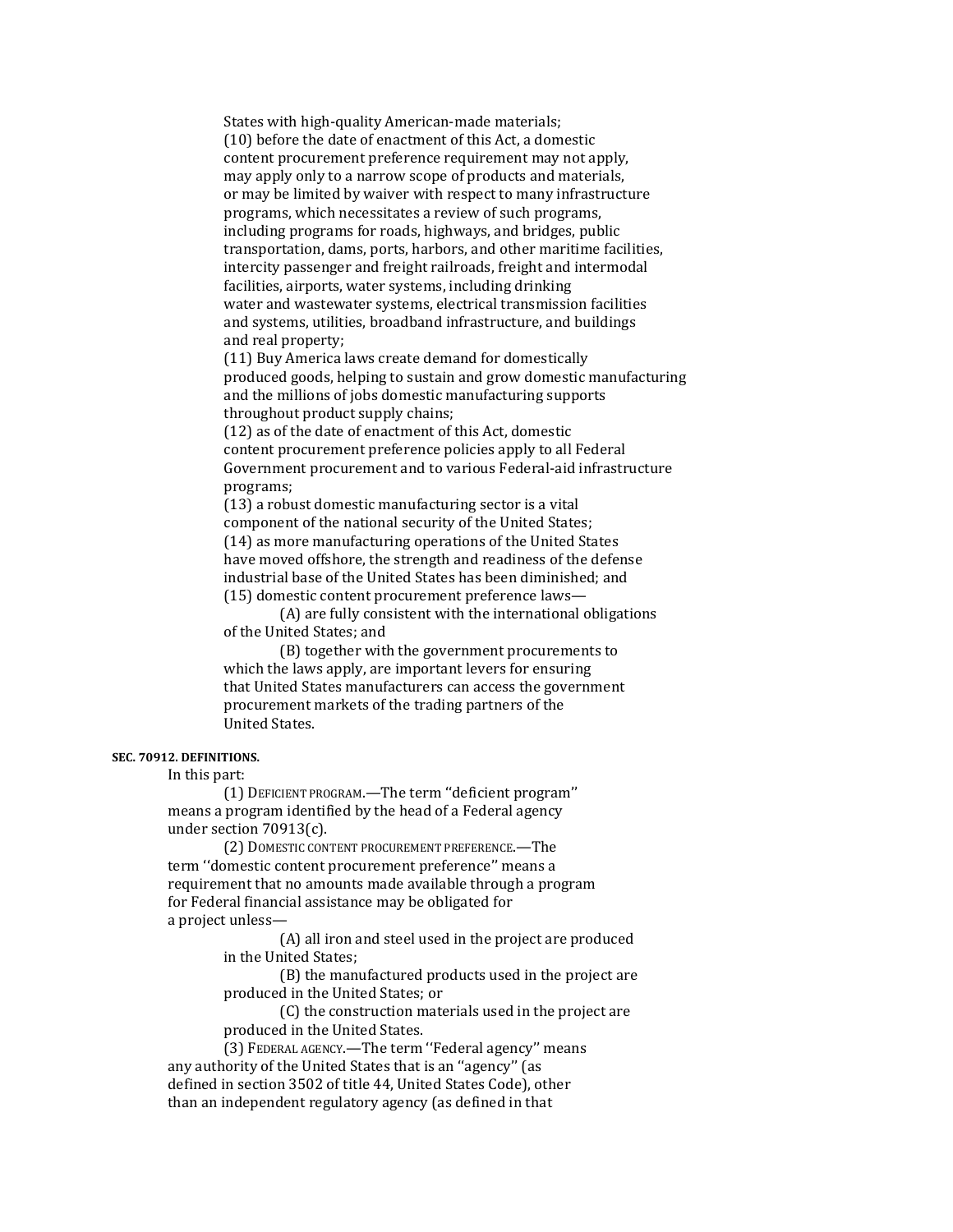section).

(4) FEDERAL FINANCIAL ASSISTANCE.—

(A) IN GENERAL.—The term ''Federal financial assistance'' has the meaning given the term in section 200.1 of title 2, Code of Federal Regulations (or successor regulations).

(B) INCLUSION.—The term ''Federal financial assistance'' includes all expenditures by a Federal agency to a non-Federal entity for an infrastructure project, except that it does not include expenditures for assistance authorized under section 402, 403, 404, 406, 408, or 502 of the Robert T. Stafford Disaster Relief and Emergency Assistance Act (42 U.S.C. 5170a, 5170b, 5170c, 5172, 5174, or 5192) relating to a major disaster or emergency declared by the President under section 401 or 501, respectively, of such Act (42 U.S.C. 5170, 5191) or pre and post disaster or emergency response expenditures.

(5) INFRASTRUCTURE.—The term ''infrastructure'' includes, at a minimum, the structures, facilities, and equipment for, in the United States—

(A) roads, highways, and bridges;

(B) public transportation;

(C) dams, ports, harbors, and other maritime facilities;

(D) intercity passenger and freight railroads;

(E) freight and intermodal facilities;

(F) airports;

(G) water systems, including drinking water and wastewater systems;

(H) electrical transmission facilities and systems;

(I) utilities;

(J) broadband infrastructure; and

(K) buildings and real property.

(6) PRODUCED IN THE UNITED STATES.—The term ''produced in the United States'' means—

(A) in the case of iron or steel products, that all manufacturing processes, from the initial melting stage through

the application of coatings, occurred in the United States;

(B) in the case of manufactured products, that—

(i) the manufactured product was manufactured in the United States; and

(ii) the cost of the components of the manufactured product that are mined, produced, or manufactured in the United States is greater than 55 percent of the total cost of all components of the manufactured product, unless another standard for determining the minimum amount of domestic content of the manufactured product has been established under applicable law or regulation; and

(C) in the case of construction materials, that all manufacturing processes for the construction material occurred in the United States.

(7) PROJECT.—The term ''project'' means the construction, alteration, maintenance, or repair of infrastructure in the United States.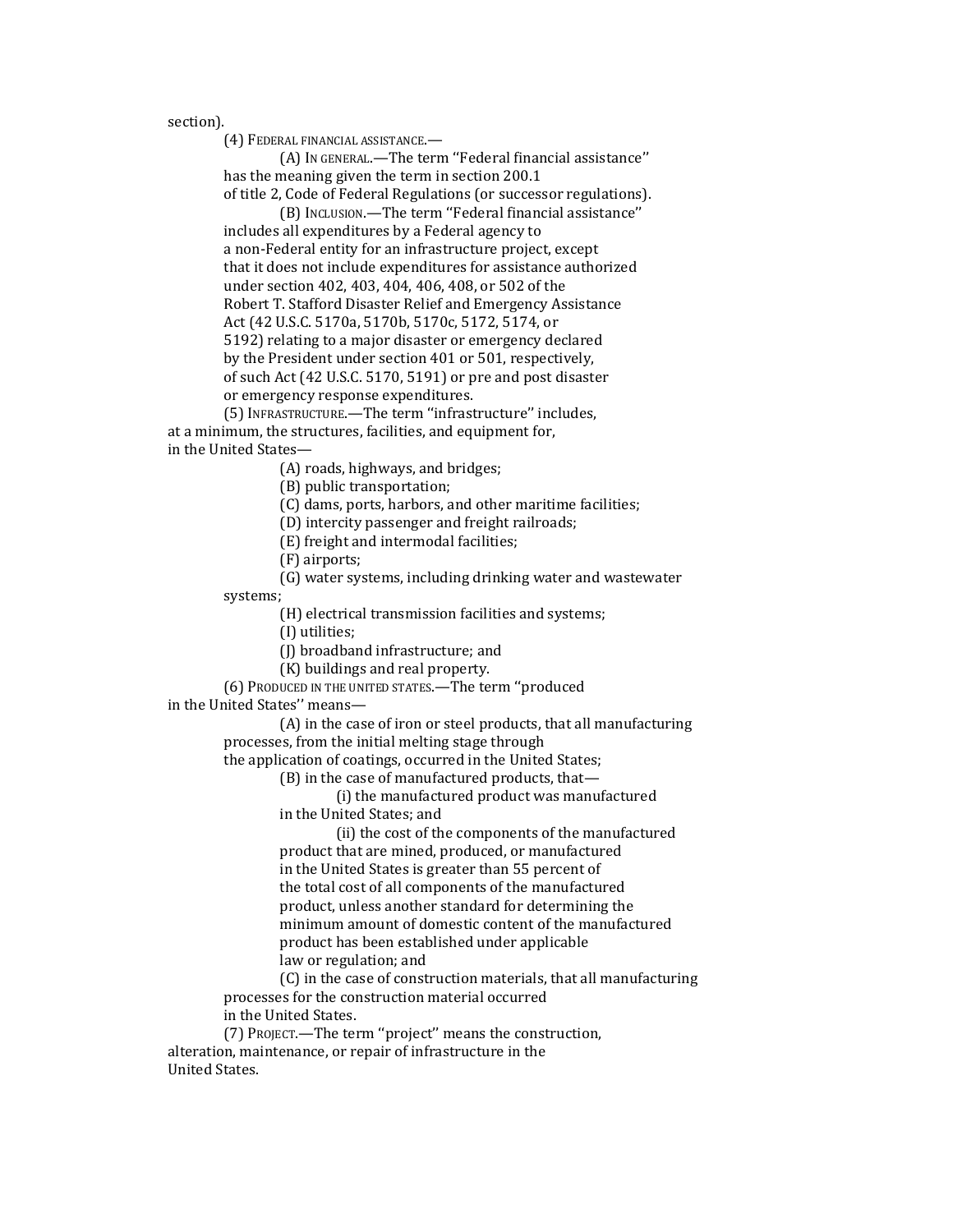#### **SEC. 70913. IDENTIFICATION OF DEFICIENT PROGRAMS.**

(a) IN GENERAL.—Not later than 60 days after the date of enactment of this Act, the head of each Federal agency shall—

(1) submit to the Office of Management and Budget and to Congress, including a separate notice to each appropriate congressional committee, a report that identifies each Federal financial assistance program for infrastructure administered by the Federal agency; and

(2) publish in the Federal Register the report under paragraph (1). (b) REQUIREMENTS.—In the report under subsection (a), the head of each Federal agency shall, for each Federal financial assistance program—

(1) identify all domestic content procurement preferences applicable to the Federal financial assistance;

(2) assess the applicability of the domestic content procurement preference requirements, including—

(A) section 313 of title 23, United States Code;

(B) section 5323(j) of title 49, United States Code;

(C) section 22905(a) of title 49, United States Code;

(D) section 50101 of title 49, United States Code;

(E) section 603 of the Federal Water Pollution Control Act (33 U.S.C. 1388);

(F) section 1452(a)(4) of the Safe Drinking Water Act  $(42 \text{ U.S.C. } 300j - 12(a)(4));$ 

(G) section 5035 of the Water Infrastructure Finance and Innovation Act of 2014 (33 U.S.C. 3914);

(H) any domestic content procurement preference included in an appropriations Act; and

(I) any other domestic content procurement preference in Federal law (including regulations);

(3) provide details on any applicable domestic content procurement preference requirement, including the purpose, scope, applicability, and any exceptions and waivers issued under the requirement; and

(4) include a description of the type of infrastructure projects that receive funding under the program, including information relating to—

> (A) the number of entities that are participating in the program;

(B) the amount of Federal funds that are made available for the program for each fiscal year; and

(C) any other information the head of the Federal agency determines to be relevant.

(c) LIST OF DEFICIENT PROGRAMS.—In the report under subsection (a), the head of each Federal agency shall include a list of Federal financial assistance programs for infrastructure identified under that subsection for which a domestic content procurement preference requirement—

(1) does not apply in a manner consistent with section 70914; or

(2) is subject to a waiver of general applicability not limited to the use of specific products for use in a specific project.

#### **SEC. 70914. APPLICATION OF BUY AMERICA PREFERENCE.**

(a) IN GENERAL.—Not later than 180 days after the date of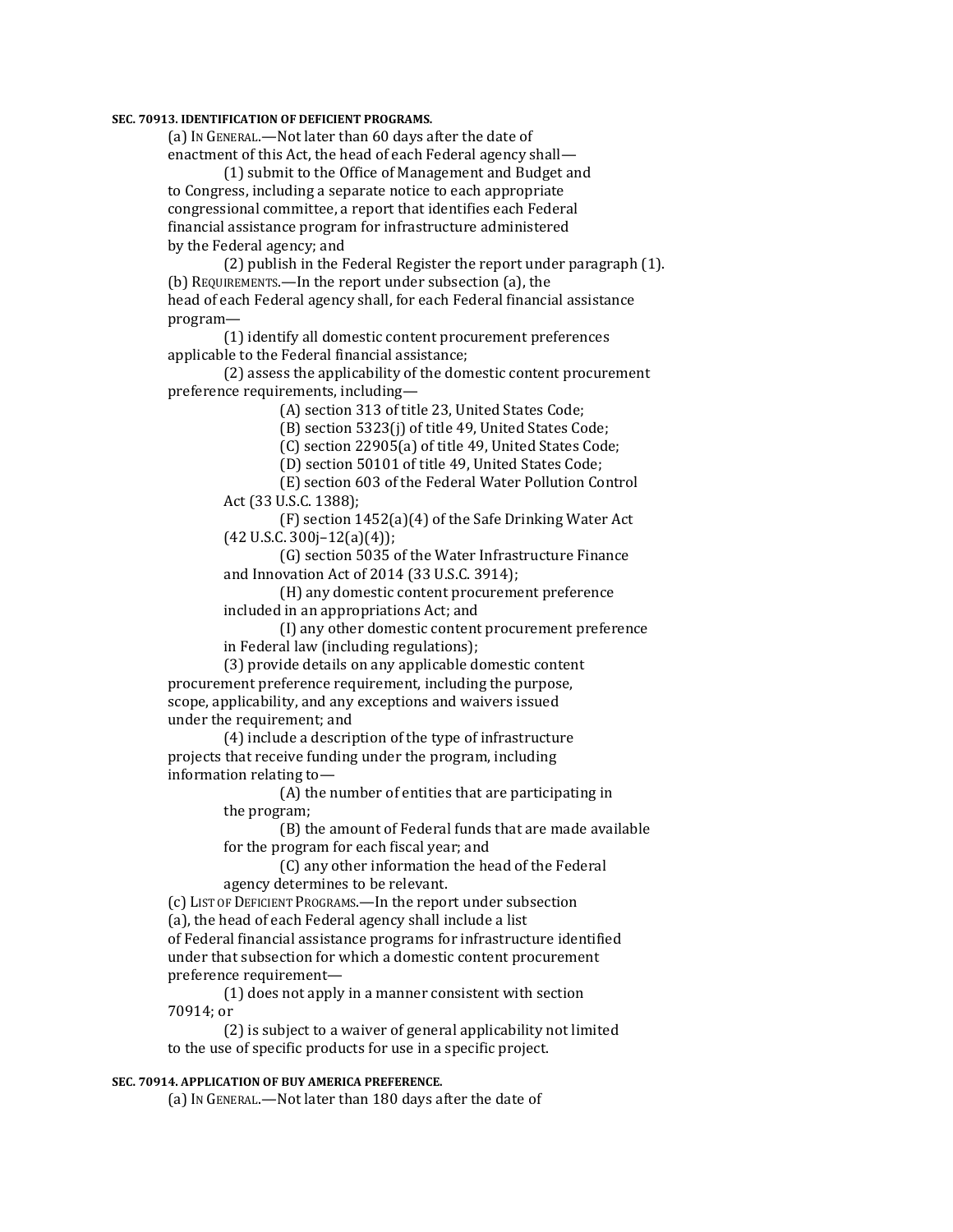enactment of this Act, the head of each Federal agency shall ensure that none of the funds made available for a Federal financial assistance program for infrastructure, including each deficient program, may be obligated for a project unless all of the iron, steel, manufactured products, and construction materials used in the project are produced in the United States.

(b) WAIVER.—The head of a Federal agency that applies a domestic content procurement preference under this section may waive the application of that preference in any case in which the head of the Federal agency finds that—

(1) applying the domestic content procurement preference would be inconsistent with the public interest;

(2) types of iron, steel, manufactured products, or construction materials are not produced in the United States in sufficient and reasonably available quantities or of a satisfactory quality; or

(3) the inclusion of iron, steel, manufactured products, or construction materials produced in the United States will increase the cost of the overall project by more than 25 percent. (c) WRITTEN JUSTIFICATION.—Before issuing a waiver under subsection (b), the head of the Federal agency shall—

(1) make publicly available in an easily accessible location on a website designated by the Office of Management and Budget and on the website of the Federal agency a detailed written explanation for the proposed determination to issue the waiver; and

(2) provide a period of not less than 15 days for public comment on the proposed waiver.

(d) REVIEW OF WAIVERS OF GENERAL APPLICABILITY.—

(1) IN GENERAL.—An existing general applicability waiver or a general applicability waiver issued under subsection (b) shall be reviewed every 5 years after the date on which the waiver is issued.

(2) REVIEW.—In conducting a review of a general applicability waiver, the head of a Federal agency shall—

(A) publish in the Federal Register a notice that—

(i) describes the justification for a general applicability waiver; and

(ii) requests public comments for a period of not less than 30 days on the continued need for a general applicability waiver; and

(B) publish in the Federal Register a determination on whether to continue or discontinue the general applicability waiver, taking into account the comments received in response to the notice published under subparagraph (A).

(3) LIMITATION ON THE REVIEW OF EXISTING WAIVERS OF GENERAL APPLICABILITY.—For a period of 5 years beginning on the date of enactment of this Act, paragraphs (1) and (2) shall not apply to any product-specific general applicability waiver that was issued more than 180 days before the date of enactment of this Act.

(e) CONSISTENCY WITH INTERNATIONAL AGREEMENTS.—This section shall be applied in a manner consistent with United States obligations under international agreements.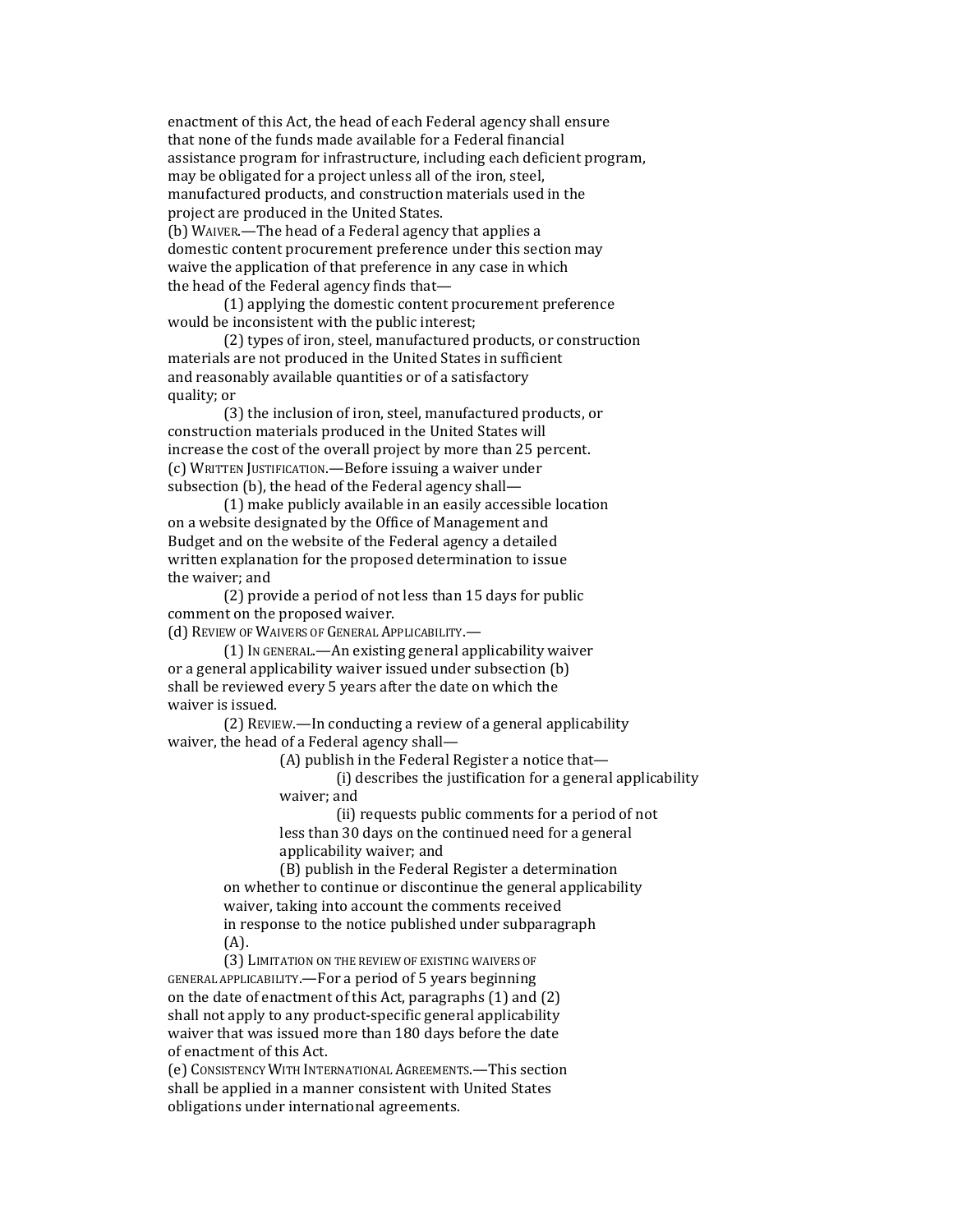#### **SEC. 70915. OMB GUIDANCE AND STANDARDS.**

(a) GUIDANCE.—The Director of the Office of Management and Budget shall—

(1) issue guidance to the head of each Federal agency—

(A) to assist in identifying deficient programs under

section 70913(c); and

(B) to assist in applying new domestic content procurement preferences under section 70914; and

(2) if necessary, amend subtitle A of title 2, Code of Federal Regulations (or successor regulations), to ensure that domestic content procurement preference requirements required by this part or other Federal law are imposed through the terms and conditions of awards of Federal financial assistance. (b) STANDARDS FOR CONSTRUCTION MATERIALS.—

(1) IN GENERAL.—Not later than 180 days after the date of enactment of this Act, the Director of the Office of Management and Budget shall issue standards that define the term

''all manufacturing processes'' in the case of construction materials. (2) CONSIDERATIONS.—In issuing standards under paragraph

(1), the Director shall—

(A) ensure that the standards require that each manufacturing process required for the manufacture of the construction material and the inputs of the construction material occurs in the United States; and

(B) take into consideration and seek to maximize the direct and indirect jobs benefited or created in the production of the construction material.

#### **SEC. 70916. TECHNICAL ASSISTANCE PARTNERSHIP AND CONSULTATION SUPPORTING DEPARTMENT OF TRANSPORTATION BUY AMERICA REQUIREMENTS.**

(a) DEFINITIONS.—In this section:

(1) BUY AMERICA LAW.—The term ''Buy America law''

means—

(A) section 313 of title 23, United States Code;

(B) section 5323(j) of title 49, United States Code;

(C) section 22905(a) of title 49, United States Code;

(D) section 50101 of title 49, United States Code; and

(E) any other domestic content procurement preference for an infrastructure project under the jurisdiction of the

Secretary.

(2) SECRETARY.—The term ''Secretary'' means the Secretary of Transportation.

(b) TECHNICAL ASSISTANCE PARTNERSHIP. - Not later than 90 days after the date of the enactment of this Act, the Secretary shall enter into a technical assistance partnership with the Secretary of Commerce, acting through the Director of the National Institute of Standards and Technology—

(1) to ensure the development of a domestic supply base to support intermodal transportation in the United States, such as intercity high speed rail transportation, public transportation systems, highway construction or reconstruction, airport improvement projects, and other infrastructure projects under the jurisdiction of the Secretary;

(2) to ensure compliance with Buy America laws that apply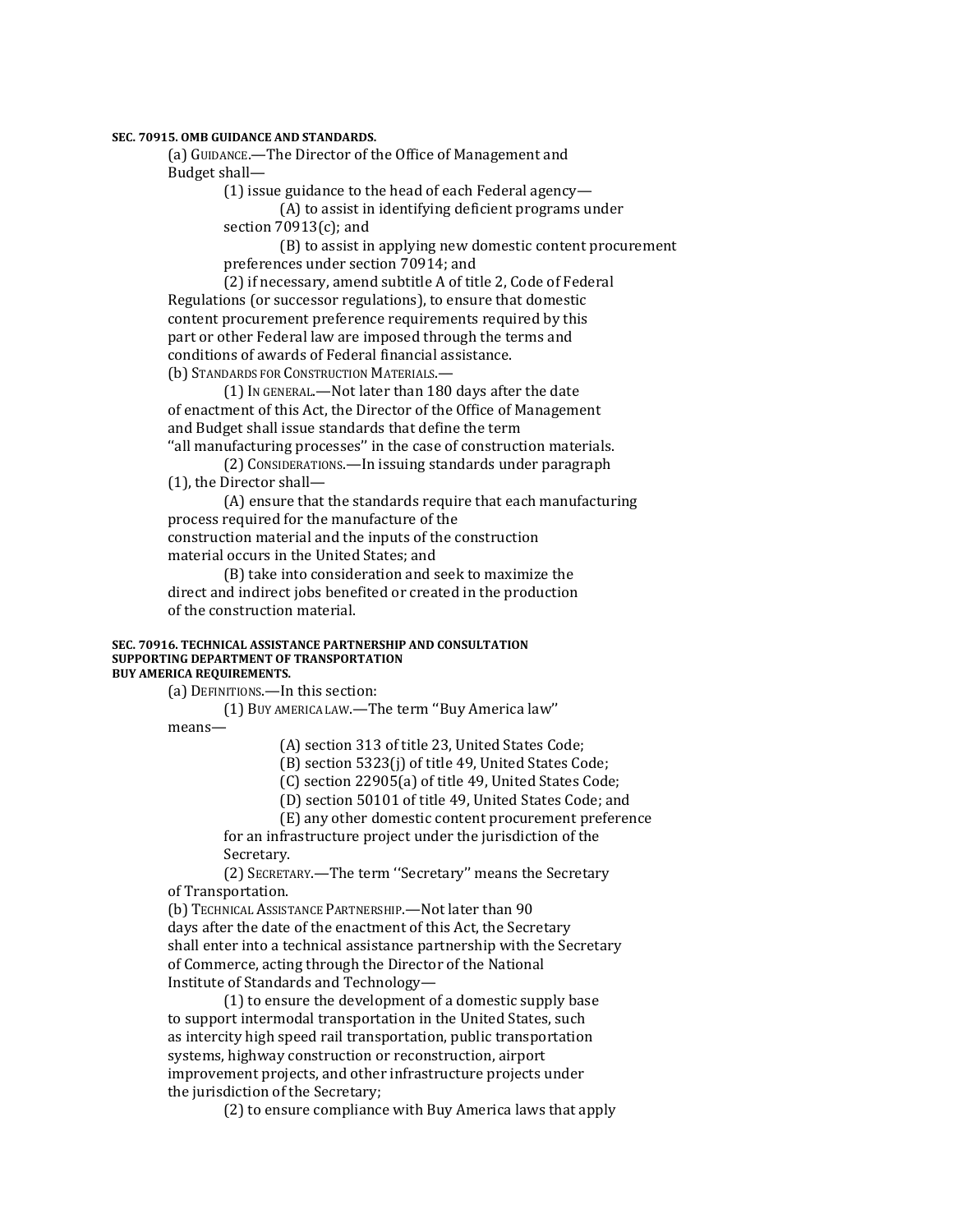to a project that receives assistance from the Federal Highway Administration, the Federal Transit Administration, the Federal Railroad Administration, the Federal Aviation Administration, or another office or modal administration of the Secretary of Transportation;

(3) to encourage technologies developed with the support of and resources from the Secretary to be transitioned into commercial market and applications; and

(4) to establish procedures for consultation under subsection (c). (c) CONSULTATION.—Before granting a written waiver under a Buy America law, the Secretary shall consult with the Director of the Hollings Manufacturing Extension Partnership regarding whether there is a domestic entity that could provide the iron, steel, manufactured product, or construction material that is the subject of the proposed waiver.

(d) ANNUAL REPORT.—Not later than 1 year after the date of enactment of this Act, and annually thereafter, the Secretary shall submit to the Committee on Commerce, Science, and Transportation, the Committee on Banking, Housing, and Urban Affairs, the Committee on Environment and Public Works, and the Committee on Homeland Security and Governmental Affairs of the Senate and the Committee on Transportation and Infrastructure and the Committee on Oversight and Reform of the House of Representatives a report that includes—

(1) a detailed description of the consultation procedures developed under subsection (b)(4);

(2) a detailed description of each waiver requested under a Buy America law in the preceding year that was subject to consultation under subsection (c), and the results of the consultation;

(3) a detailed description of each waiver granted under a Buy America law in the preceding year, including the type of waiver and the reasoning for granting the waiver; and

(4) an update on challenges and gaps in the domestic supply base identified in carrying out subsection (b)(1), including a list of actions and policy changes the Secretary recommends be taken to address those challenges and gaps.

#### **SEC. 70917. APPLICATION.**

(a) IN GENERAL.—This part shall apply to a Federal financial assistance program for infrastructure only to the extent that a domestic content procurement preference as described in section 70914 does not already apply to iron, steel, manufactured products, and construction materials.

(b) SAVINGS PROVISION.—Nothing in this part affects a domestic content procurement preference for a Federal financial assistance program for infrastructure that is in effect and that meets the requirements of section 70914.

(c) LIMITATION WITH RESPECT TO AGGREGATES.—In this part—

(1) the term ''construction materials'' shall not include cement and cementitious materials, aggregates such as stone, sand, or gravel, or aggregate binding agents or additives; and

(2) the standards developed under section 70915(b)(1) shall not include cement and cementitious materials, aggregates such as stone, sand, or gravel, or aggregate binding agents or additives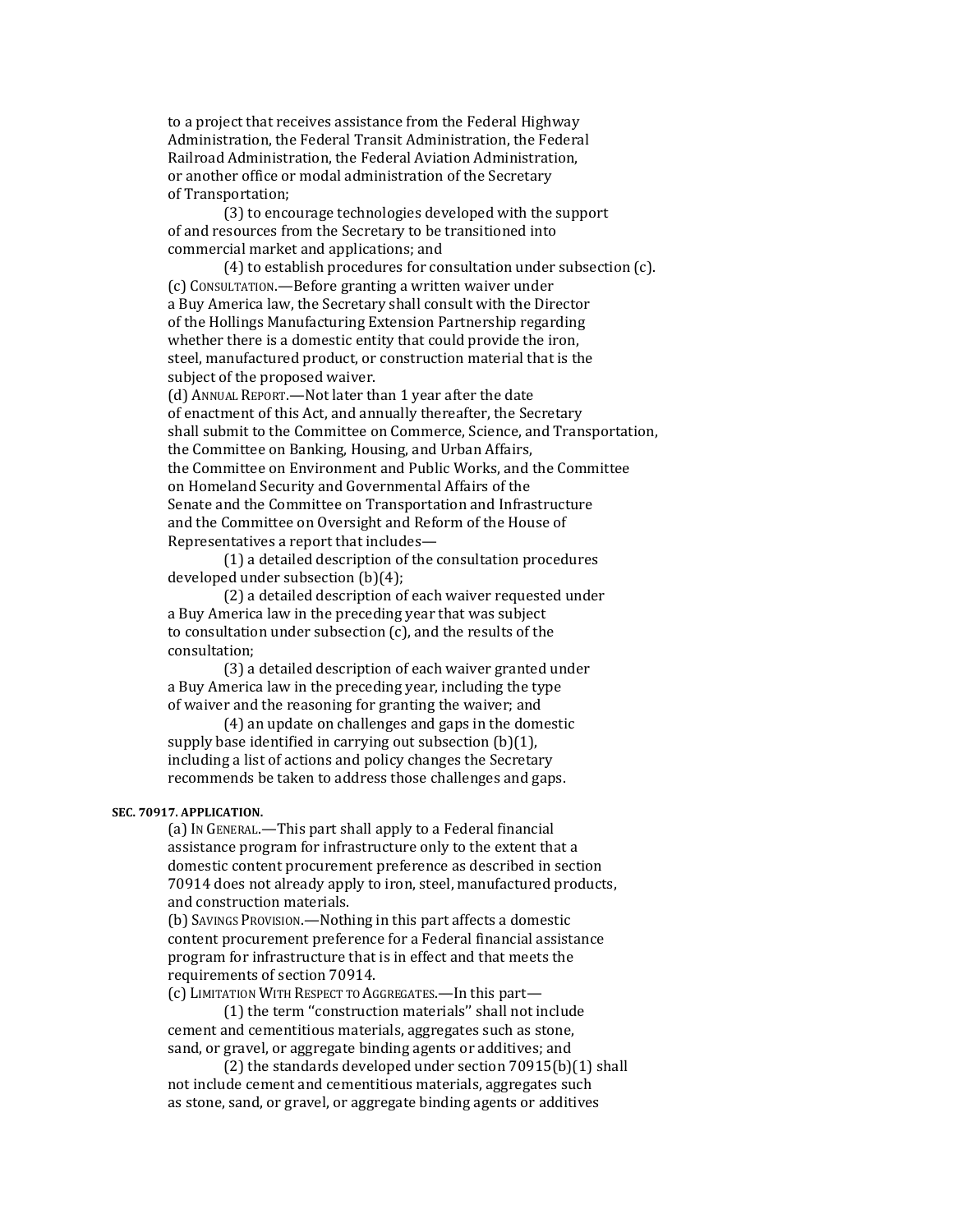as inputs of the construction material.

## **PART II—MAKE IT IN AMERICA**

**SEC. 70921. REGULATIONS RELATING TO BUY AMERICAN ACT.** 

(a) IN GENERAL.—Not later than 1 year after the date of the enactment of this Act, the Director of the Office of Management and Budget (''Director''), acting through the Administrator for Federal Procurement Policy and, in consultation with the Federal Acquisition Regulatory Council, shall promulgate final regulations or other policy or management guidance, as appropriate, to standardize and simplify how Federal agencies comply with, report on, and enforce the Buy American Act. The regulations or other policy or management guidance shall include, at a minimum, the following:

(1) Guidelines for Federal agencies to determine, for the purposes of applying sections 8302(a) and 8303(b)(3) of title 41, United States Code, the circumstances under which the acquisition of articles, materials, or supplies mined, produced, or manufactured in the United States is inconsistent with the public interest.

(2) Guidelines to ensure Federal agencies base determinations of non-availability on appropriate considerations, including anticipated project delays and lack of substitutable articles, materials, and supplies mined, produced, or manufactured in the United States, when making determinations of non-availability under section 8302(a)(1) of title 41, United States Code.

(3)(A) Uniform procedures for each Federal agency to make publicly available, in an easily identifiable location on the website of the agency, and within the following time periods, the following information:

> (i) A written description of the circumstances in which the head of the agency may waive the requirements of the Buy American Act.

> (ii) Each waiver made by the head of the agency within 30 days after making such waiver, including a justification with sufficient detail to explain the basis for the waiver.

(B) The procedures established under this paragraph shall ensure that the head of an agency, in consultation with the head of the Made in America Office established under section 70923(a), may limit the publication of classified information, trade secrets, or other information that could damage the United States.

(4) Guidelines for Federal agencies to ensure that a project is not disaggregated for purposes of avoiding the applicability of the requirements under the Buy American Act.

(5) An increase to the price preferences for domestic end products and domestic construction materials.

(6) Amending the definitions of ''domestic end product'' and ''domestic construction material'' to ensure that iron and steel products are, to the greatest extent possible, made with domestic components.

(b) GUIDELINES RELATING TO WAIVERS.

(1) INCONSISTENCY WITH PUBLIC INTEREST.—

(A) IN GENERAL.—With respect to the guidelines developed under subsection (a)(1), the Administrator shall seek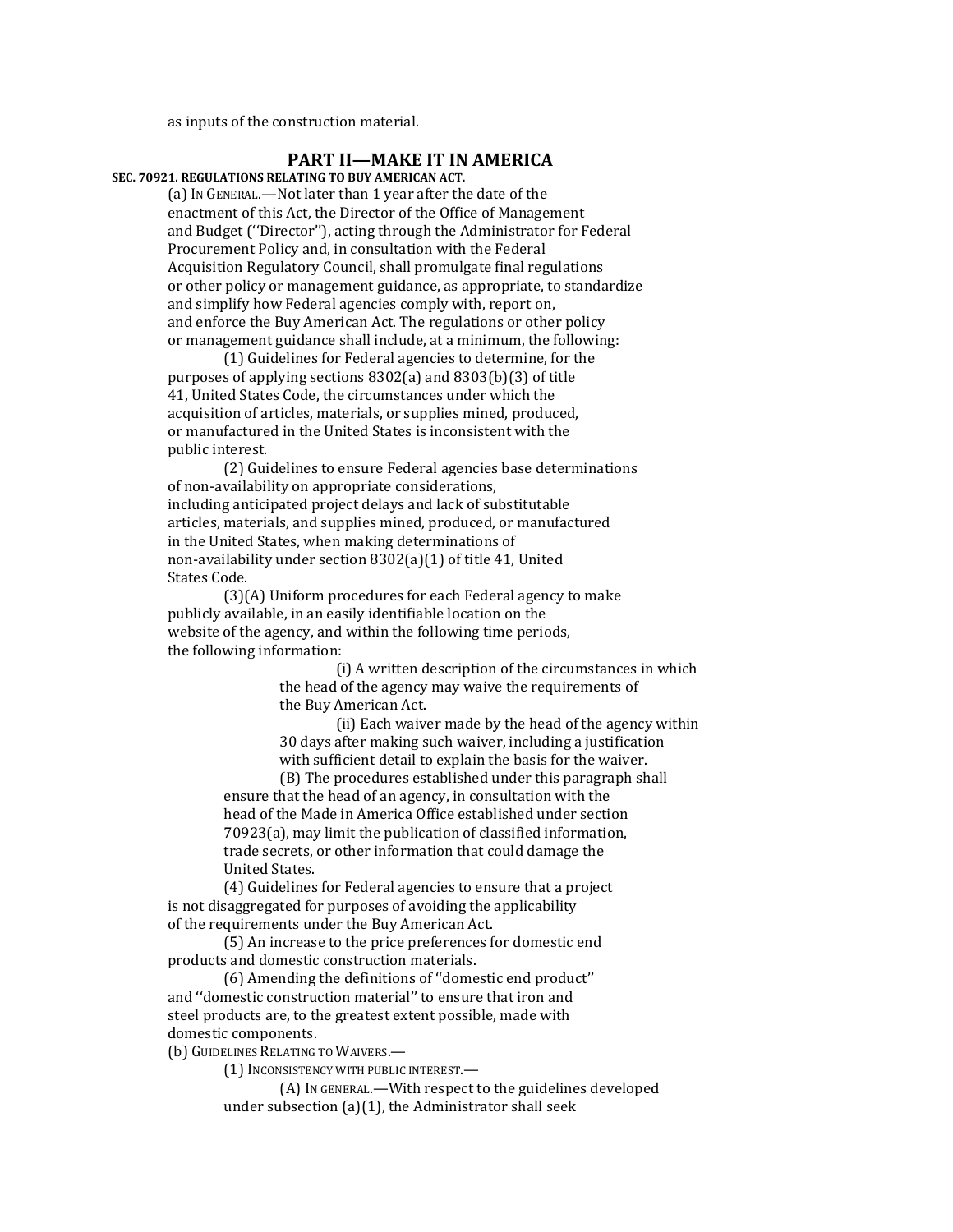to minimize waivers related to contract awards that—

(i) result in a decrease in employment in the United States, including employment among entities that manufacture the articles, materials, or supplies; or

(ii) result in awarding a contract that would decrease domestic employment.

(B) COVERED EMPLOYMENT.—For purposes of subparagraph (A), employment refers to positions directly involved in the manufacture of articles, materials, or supplies, and does not include positions related to management, research and development, or engineering and design. (2) ASSESSMENT ON USE OF DUMPED OR SUBSIDIZED FOREIGN PRODUCTS.—

(A) IN GENERAL.—To the extent otherwise permitted by law, before granting a waiver in the public interest to the guidelines developed under subsection (a)(1) with respect to a product sourced from a foreign country, a Federal agency shall assess whether a significant portion of the cost advantage of the product is the result of the use of dumped steel, iron, or manufactured goods or the use of injuriously subsidized steel, iron, or manufactured goods.

(B) CONSULTATION.—The Federal agency conducting the assessment under subparagraph (A) shall consult with the International Trade Administration in making the assessment if the agency considers such consultation to be helpful.

(C) USE OF FINDINGS.—The Federal agency conducting the assessment under subparagraph (A) shall integrate any findings from the assessment into its waiver determination.

(c) SENSE OF CONGRESS ON INCREASING DOMESTIC CONTENT REQUIREMENTS.—It is the sense of Congress that the Federal Acquisition Regulatory Council should amend the Federal Acquisition Regulation to increase the domestic content requirements for domestic end products and domestic construction material to 75 percent, or, in the event of no qualifying offers, 60 percent. (d) DEFINITION OF END PRODUCT MANUFACTURED IN THE UNITED STATES.—Not later than 1 year after the date of the enactment of this Act, the Federal Acquisition Regulatory Council shall amend part 25 of the Federal Acquisition Regulation to provide a definition for ''end product manufactured in the United States,'' including guidelines to ensure that manufacturing processes involved in production of the end product occur domestically.

#### **SEC. 70922. AMENDMENTS RELATING TO BUY AMERICAN ACT.**

(a) SPECIAL RULES RELATING TO AMERICAN MATERIALS REQUIRED FOR PUBLIC USE.—Section 8302 of title 41, United States Code, is amended by adding at the end the following new subsection: ''(c) SPECIAL RULES.—The following rules apply in carrying out the provisions of subsection (a):

''(1) IRON AND STEEL MANUFACTURED IN THE UNITED STATES.—For purposes of this section, manufactured articles, materials, and supplies of iron and steel are deemed manufactured in the United States only if all manufacturing processes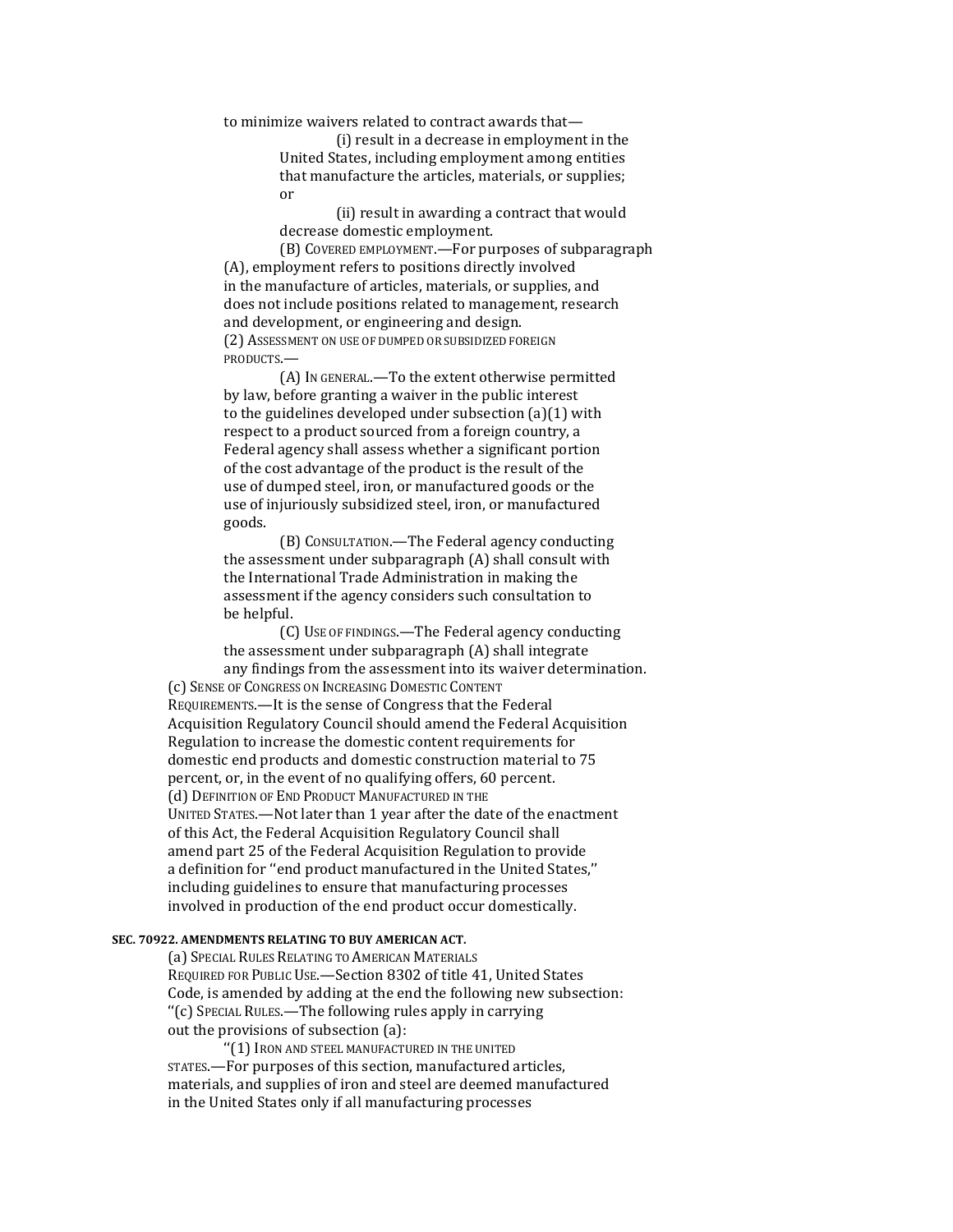involved in the production of such iron and steel, from the initial melting stage through the application of coatings, occurs in the United States.

''(2) LIMITATION ON EXCEPTION FOR COMMERCIALLY AVAILABLE OFF-THE-SHELF ITEMS.—Notwithstanding any law or regulation to the contrary, including section 1907 of this title and the Federal Acquisition Regulation, the requirements of this section apply to all iron and steel articles, materials, and supplies.''. (b) PRODUCTION OF IRON AND STEEL FOR PURPOSES OF CONTRACTS FOR PUBLIC WORKS.—Section 8303 of title 41, United States Code, is amended—

(1) by redesignating subsection (c) as subsection (d); and

(2) by inserting after subsection (b) the following new subsection: ''(c) SPECIAL RULES.—

''(1) PRODUCTION OF IRON AND STEEL.—For purposes of this section, manufactured articles, materials, and supplies of iron and steel are deemed manufactured in the United States only if all manufacturing processes involved in the production of such iron and steel, from the initial melting stage through the application of coatings, occurs in the United States.

''(2) LIMITATION ON EXCEPTION FOR COMMERCIALLY AVAILABLE OFF-THE-SHELF ITEMS.—Notwithstanding any law or regulation to the contrary, including section 1907 of this title and the Federal Acquisition Regulation, the requirements of this section apply to all iron and steel articles, materials, and supplies used in contracts described in subsection (a).''. (c) ANNUAL REPORT.—Subsection (b) of section 8302 of title 41, United States Code, is amended to read as follows: ''(b) REPORTS.—

''(1) IN GENERAL.—Not later than 180 days after the end of the fiscal year during which the Build America, Buy America Act is enacted, and annually thereafter for 4 years, the Director of the Office of Management and Budget, in consultation with the Administrator of General Services, shall submit to the Committee on Homeland Security and Governmental Affairs of the Senate and the Committee on Oversight and Reform of the House of Representatives a report on the total amount of acquisitions made by Federal agencies in the relevant fiscal year of articles, materials, or supplies acquired from entities that mine, produce, or manufacture the articles, materials, or supplies outside the United States.

''(2) EXCEPTION FOR INTELLIGENCE COMMUNITY.—This subsection does not apply to acquisitions made by an agency, or component of an agency, that is an element of the intelligence community as specified in, or designated under, section 3 of the National Security Act of 1947 (50 U.S.C. 3003).''. (d) DEFINITION.—Section 8301 of title 41, United States Code, is amended by adding at the end the following new paragraph:

''(3) FEDERAL AGENCY.—The term 'Federal agency' has the meaning given the term 'executive agency' in section 133 of this title.''.

(e) CONFORMING AMENDMENTS.—Title 41, United States Code, is amended—

(1) in section 8302(a)— (A) in paragraph  $(1)$ —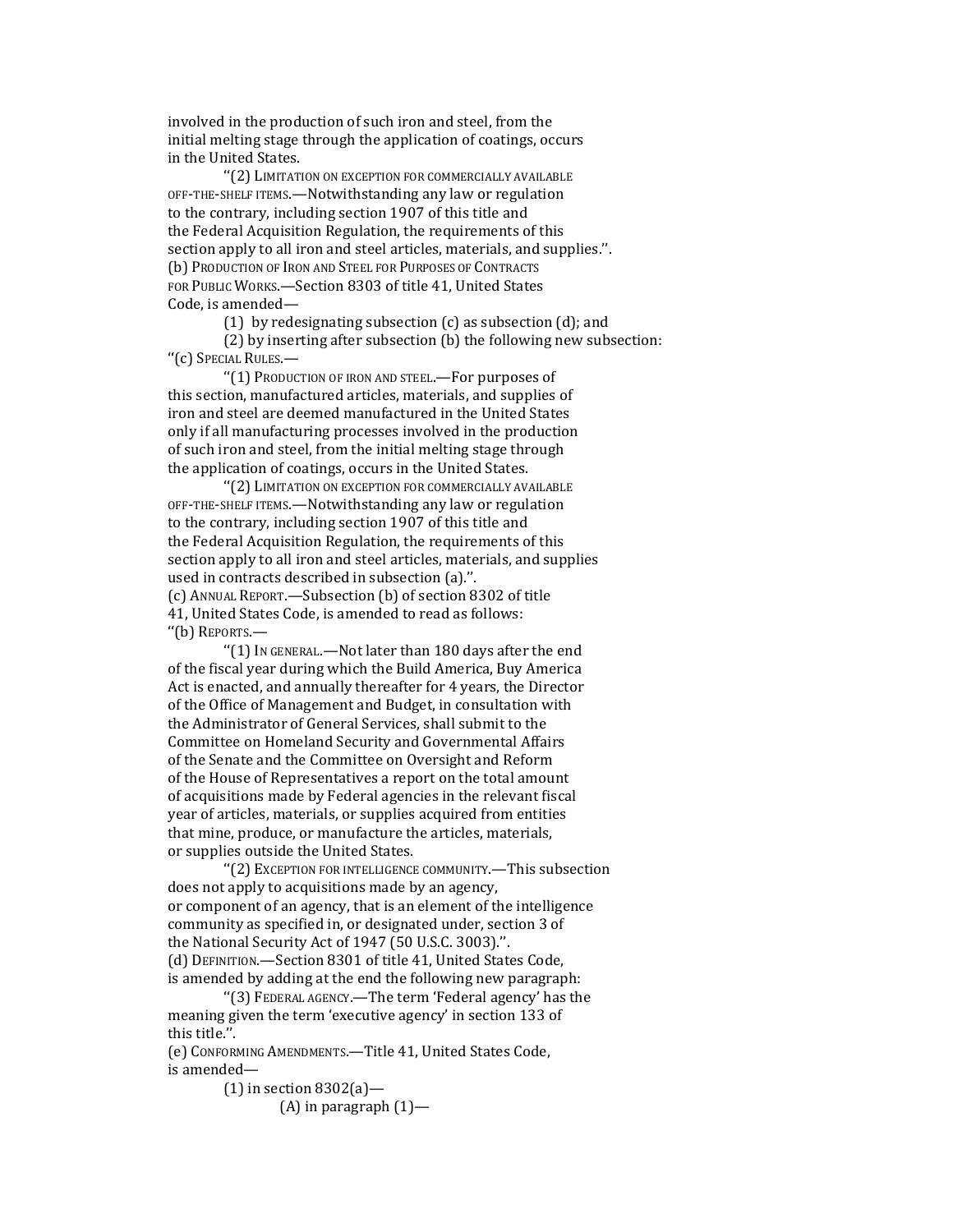(i) by striking ''department or independent establishment" and inserting "Federal agency"; and

(ii) by striking ''their acquisition to be inconsistent with the public interest or their cost to be unreasonable'' and inserting ''their acquisition to be inconsistent with the public interest, their cost to be unreasonable, or that the articles, materials, or supplies of the class or kind to be used, or the articles, materials, or supplies from which they are manufactured, are not mined, produced, or manufactured in the United States in sufficient and reasonably available commercial quantities and of a satisfactory quality''; and

(B) in paragraph (2), by amending subparagraph (B) to read as follows:

''(B) to any articles, materials, or supplies procured pursuant to a reciprocal defense procurement memorandum of understanding (as described in section 8304 of this title), or a trade agreement or least developed country designation described in subpart 25.400 of the Federal Acquisition Regulation; and''; and

(2) in section 8303—

(A) in subsection (b)—

(i) by striking ''department or independent establishment'' each place it appears and inserting ''Federal agency'';

> (ii) by amending subparagraph (B) of paragraph (1) to read as follows:

''(B) to any articles, materials, or supplies procured pursuant to a reciprocal defense procurement memorandum of understanding (as described in section 8304), or a trade agreement or least developed country designation described in subpart 25.400 of the Federal Acquisition Regulation; and''; and

(iii) in paragraph (3)—

(I) in the heading, by striking ''INCONSISTENT WITH PUBLIC INTEREST'' and inserting ''WAIVER AUTHORITY''; and

(II) by striking ''their purchase to be inconsistent with the public interest or their cost to be unreasonable'' and inserting ''their acquisition to be inconsistent with the public interest, their cost to be unreasonable, or that the articles, materials, or supplies of the class or kind to be used, or the articles, materials, or supplies from which they are manufactured, are not mined, produced, or manufactured in the United States in sufficient and reasonably available commercial quantities and of a satisfactory quality''; and

(B) in subsection (d), as redesignated by subsection (b)(1) of this section, by striking ''department, bureau, agency, or independent establishment'' each place it appears and inserting ''Federal agency''.

(f) EXCLUSION FROM INFLATION ADJUSTMENT OF ACQUISITIONRELATED

DOLLAR THRESHOLDS.—Subparagraph (A) of section

1908(b)(2) of title 41, United States Code, is amended by striking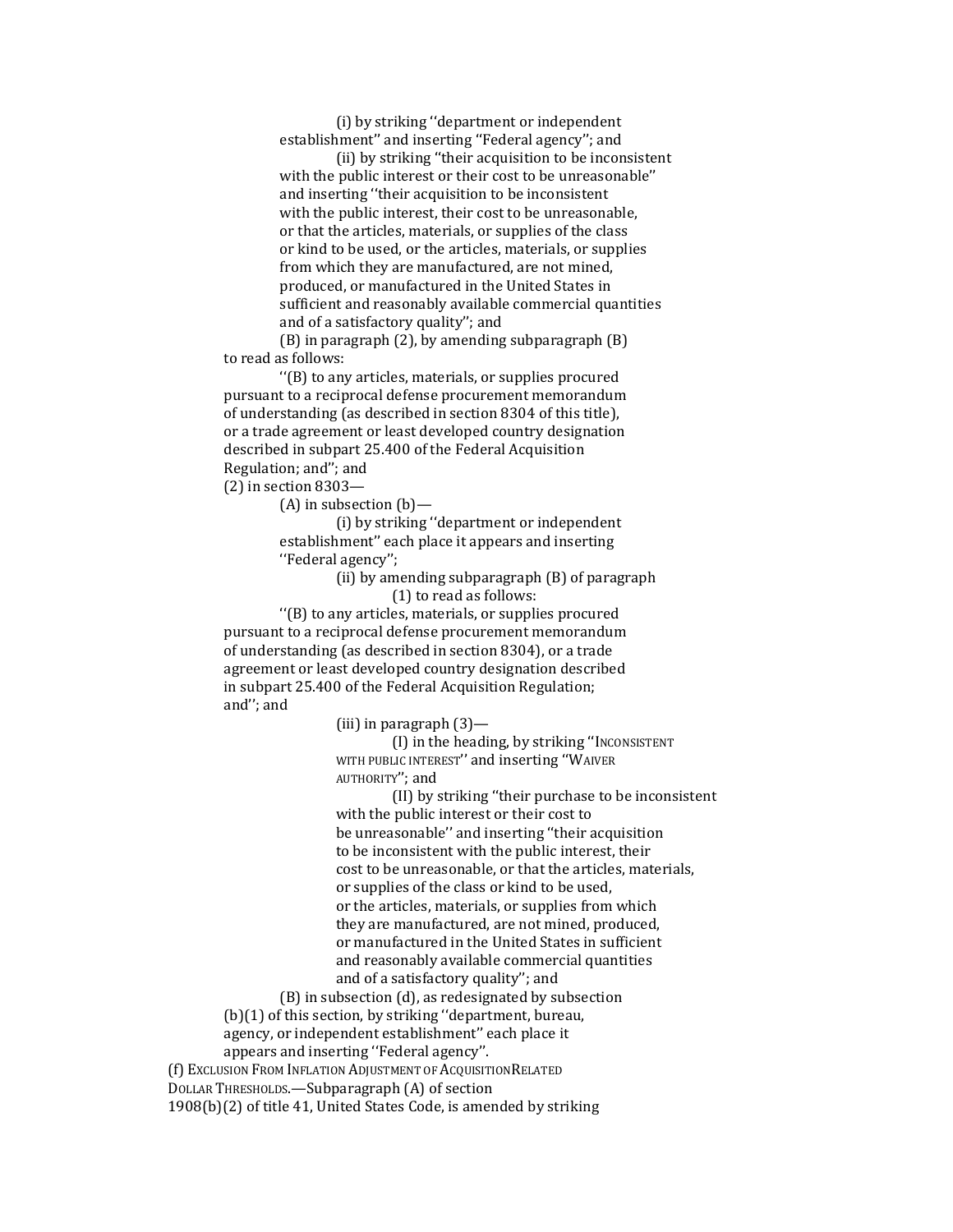''chapter 67'' and inserting ''chapters 67 and 83''.

#### **SEC. 70923. MADE IN AMERICA OFFICE.**

(a) ESTABLISHMENT.—The Director of the Office of Management and Budget shall establish within the Office of Management and Budget an office to be known as the ''Made in America Office''. The head of the office shall be appointed by the Director of the Office of Management and Budget (in this section referred to as the ''Made in America Director'').

(b) DUTIES.—The Made in America Director shall have the following duties:

(1) Maximize and enforce compliance with domestic preference statutes.

(2) Develop and implement procedures to review waiver requests or inapplicability requests related to domestic preference statutes.

(3) Prepare the reports required under subsections (c) and (e).

(4) Ensure that Federal contracting personnel, financial assistance personnel, and non-Federal recipients are regularly trained on obligations under the Buy American Act and other agency-specific domestic preference statutes.

(5) Conduct the review of reciprocal defense agreements required under subsection (d).

(6) Ensure that Federal agencies, Federal financial assistance recipients, and the Hollings Manufacturing Extension Partnership partner with each other to promote compliance with domestic preference statutes.

(7) Support executive branch efforts to develop and sustain a domestic supply base to meet Federal procurement requirements. (c) OFFICE OF MANAGEMENT AND BUDGET REPORT.—Not later than 1 year after the date of the enactment of this Act, the Director of the Office of Management and Budget, working through the Made in America Director, shall report to the relevant congressional committees on the extent to which, in each of the three fiscal years prior to the date of enactment of this Act, articles, materials, or supplies acquired by the Federal Government were mined, produced, or manufactured outside the United States. Such report shall include for each Federal agency the following:

(1) A summary of total procurement funds expended on articles, materials, and supplies mined, produced, or manufactured—

(A) inside the United States;

(B) outside the United States; and

(C) outside the United States—

(i) under each category of waiver under the Buy American Act;

(ii) under each category of exception under such chapter; and

(iii) for each country that mined, produced, or

manufactured such articles, materials, and supplies. (2) For each fiscal year covered by the report—

(A) the dollar value of any articles, materials, or supplies that were mined, produced, or manufactured outside the United States, in the aggregate and by country;

(B) an itemized list of all waivers made under the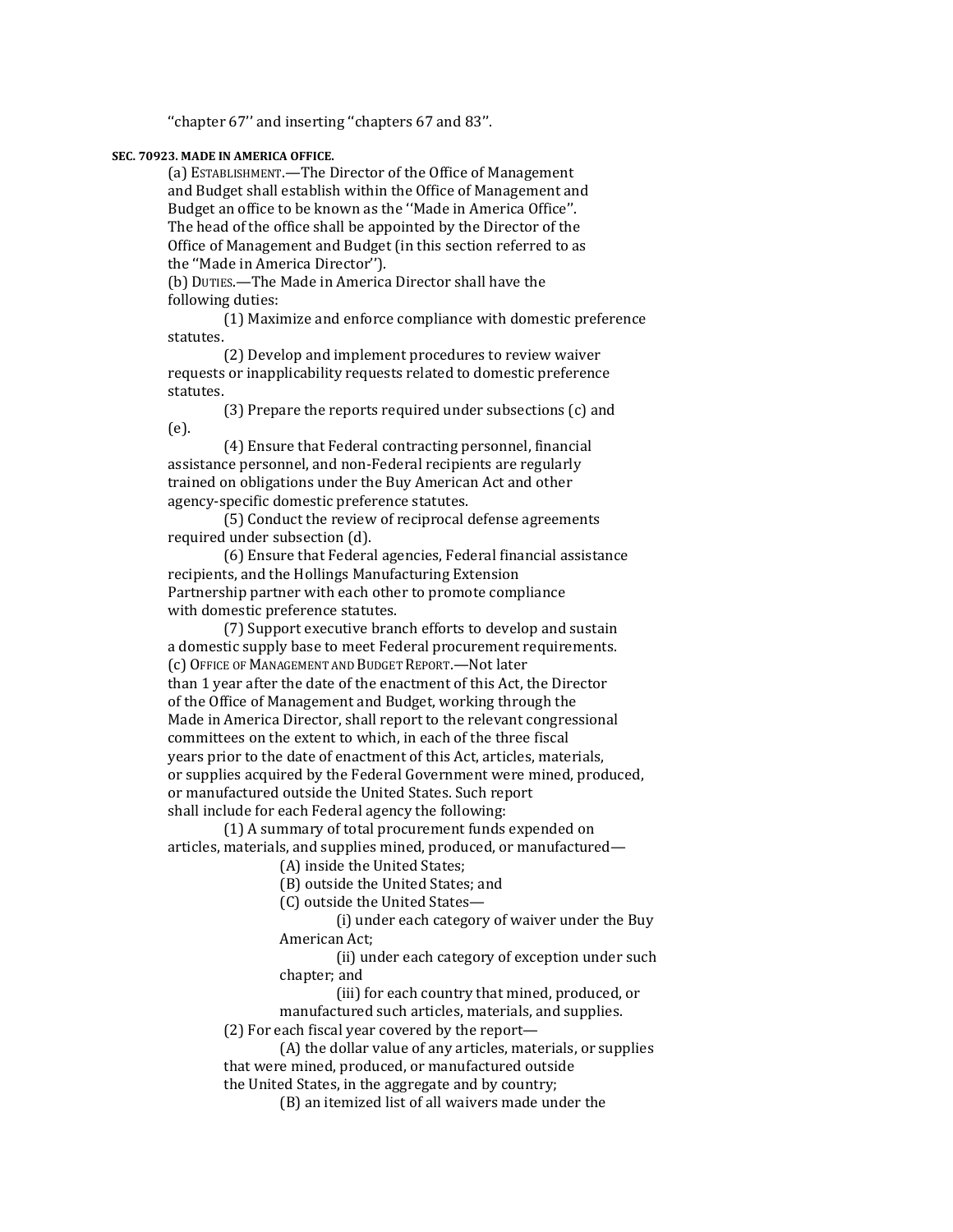Buy American Act with respect to articles, materials, or supplies, where available, and the country where such articles, materials, or supplies were mined, produced, or manufactured;

(C) if any articles, materials, or supplies were acquired from entities that mine, produce, or manufacture such articles, materials, or supplies outside the United States due to an exception (that is not the micro-purchase threshold exception described under section 8302(a)(2)(C) of title 41, United States Code), the specific exception that was used to purchase such articles, materials, or supplies; and

(D) if any articles, materials, or supplies were acquired from entities that mine, produce, or manufacture such articles, materials, or supplies outside the United States pursuant to a reciprocal defense procurement memorandum of understanding (as described in section 8304 of title 41, United States Code), or a trade agreement or least developed country designation described in subpart 25.400 of the Federal Acquisition Regulation, a citation to such memorandum of understanding, trade agreement, or designation.

(3) A description of the methods used by each Federal agency to calculate the percentage domestic content of articles, materials, and supplies mined, produced, or manufactured in the United States.

(d) REVIEW OF RECIPROCAL DEFENSE AGREEMENTS.—

(1) REVIEW OF PROCESS.—Not later than 180 days after the date of the enactment of this Act, the Made in America Director shall review the Department of Defense's use of reciprocal defense agreements to determine if domestic entities have equal and proportional access and report the findings of the review to the Director of the Office of Management and Budget, the Secretary of Defense, and the Secretary of State.

(2) REVIEW OF RECIPROCAL PROCUREMENT MEMORANDA OF UNDERSTANDING.—The Made in America Director shall review reciprocal procurement memoranda of understanding entered into after the date of the enactment of this Act between the Department of Defense and its counterparts in foreign governments to assess whether domestic entities will have equal and proportional access under the memoranda of understanding and report the findings of the review to the Director of the Office of Management and Budget, the Secretary of Defense, and the Secretary of State.

(e) REPORT ON USE OF MADE IN AMERICA LAWS.—The Made in America Director shall submit to the relevant congressional committees a summary of each report on the use of Made in America Laws received by the Made in America Director pursuant to section 11 of Executive Order 14005, dated January 25, 2021 (relating to ensuring the future is made in all of America by all of America's workers) not later than 90 days after the date of the enactment of this Act or receipt of the reports required under section 11 of such Executive Order, whichever is later.

(f) DOMESTIC PREFERENCE STATUTE DEFINED.—In this section,

the term ''domestic preference statute'' means any of the following:

(1) the Buy American Act;

(2) a Buy America law (as that term is defined in section 70916(a));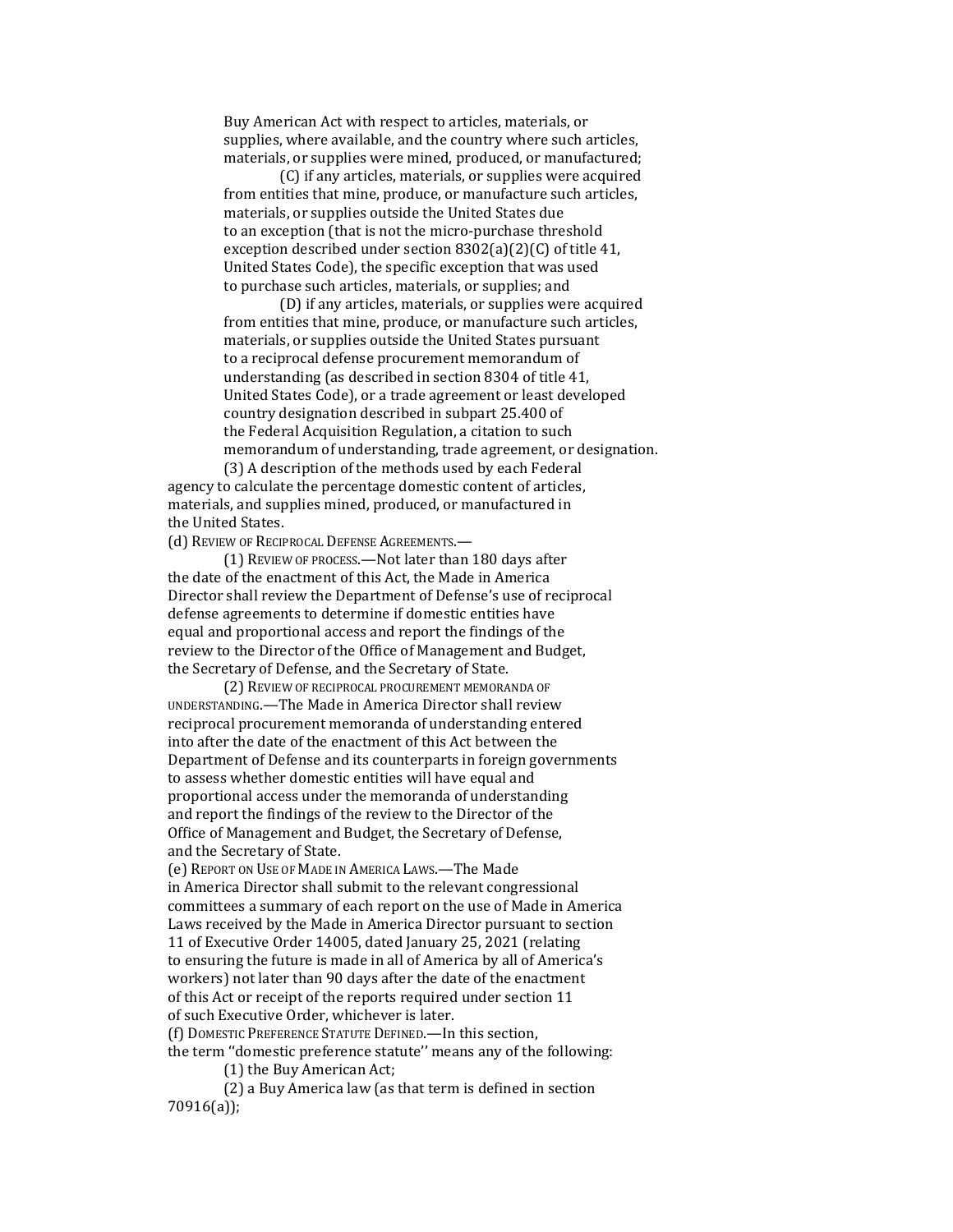(3) the Berry Amendment;

(4) section 604 of the American Recovery and Reinvestment Act of 2009 (6 U.S.C. 453b) (commonly referred to as the ''Kissell amendment'');

(5) section 2533b of title 10 (commonly referred to as the ''specialty metals clause'');

(6) laws requiring domestic preference for maritime transport, including the Merchant Marine Act, 1920 (Public Law 66–261), commonly known as the ''Jones Act''; and

(7) any other law, regulation, rule, or executive order relating to Federal financial assistance awards or Federal procurement, that requires, or provides a preference for, the purchase or acquisition of goods, products, or materials produced in the United States, including iron, steel, construction material, and manufactured goods offered in the United States.

#### **SEC. 70924. HOLLINGS MANUFACTURING EXTENSION PARTNERSHIP ACTIVITIES.**

(a) USE OF HOLLINGS MANUFACTURING EXTENSION PARTNERSHIP TO REFER NEW BUSINESSES TO CONTRACTING OPPORTUNITIES.—The head of each Federal agency shall work with the Director of the Hollings Manufacturing Extension Partnership, as necessary, to ensure businesses participating in this Partnership are aware of their contracting opportunities.

(b) AUTOMATIC ENROLLMENT IN GSA ADVANTAGE!.—The

Administrator of the General Services Administration and the Secretary of Commerce, acting through the Under Secretary of Commerce for Standards and Technology, shall jointly ensure that each business that participates in the Hollings Manufacturing Extension Partnership is automatically enrolled in General Services Administration Advantage!.

#### **SEC. 70925. UNITED STATES OBLIGATIONS UNDER INTERNATIONAL AGREEMENTS.**

This part, and the amendments made by this part, shall be applied in a manner consistent with United States obligations under international agreements.

#### **SEC. 70926. DEFINITIONS.**

In this part:

(1) BERRY AMENDMENT.—The term ''Berry Amendment'' means section 2533a of title 10, United States Code.

(2) BUY AMERICAN ACT.—The term ''Buy American Act'' means chapter 83 of title 41, United States Code.

(3) FEDERAL AGENCY.—The term ''Federal agency'' has the meaning given the term ''executive agency'' in section 133 of title 41, United States Code.

(4) RELEVANT CONGRESSIONAL COMMITTEES.—The term ''relevant congressional committees'' means—

> (A) the Committee on Homeland Security and Governmental Affairs, the Committee on Commerce, Science, and Transportation, the Committee on Environment and Public Works, the Committee on Banking, Housing, and Urban Affairs, and the Committee on Armed Services of the Senate; and

(B) the Committee on Oversight and Reform, the Committee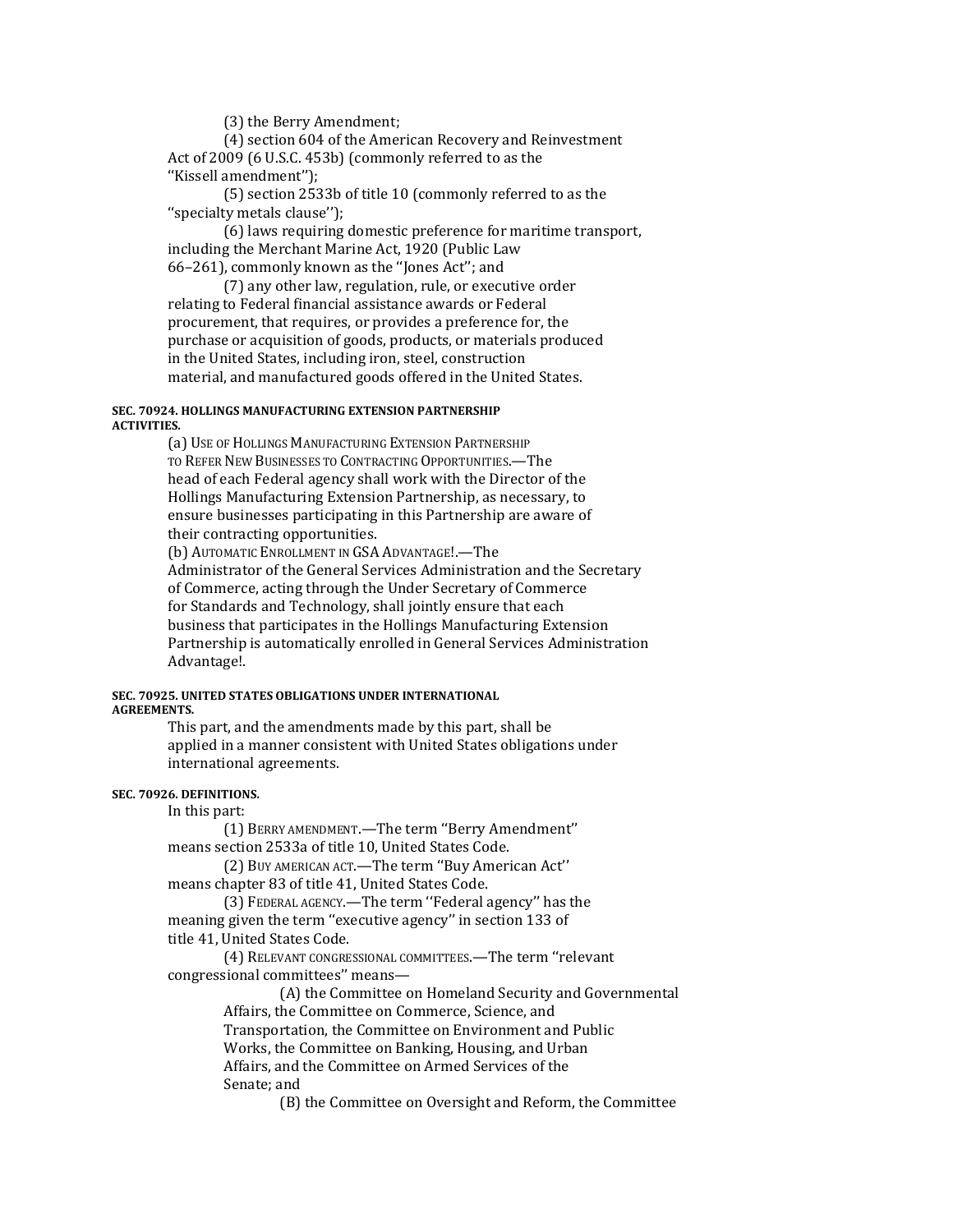on Armed Services, and the Committee on Transportation and Infrastructure of the House of Representatives.

(5) WAIVER.—The term ''waiver'', with respect to the acquisition of an article, material, or supply for public use, means the inapplicability of chapter 83 of title 41, United States Code, to the acquisition by reason of any of the following determinations under section 8302(a)(1) or 8303(b) of such title:

> (A) A determination by the head of the Federal agency concerned that the acquisition is inconsistent with the public interest.

> (B) A determination by the head of the Federal agency concerned that the cost of the acquisition is unreasonable.

> (C) A determination by the head of the Federal agency concerned that the article, material, or supply is not mined, produced, or manufactured in the United States in sufficient and reasonably available commercial quantities of a satisfactory quality.

#### **SEC. 70927. PROSPECTIVE AMENDMENTS TO INTERNAL CROSS-REFERENCES.**

(a) SPECIALTY METALS CLAUSE REFERENCE.—Section 70923(f)(5) is amended by striking ''section 2533b'' and inserting ''section 4863''. (b) BERRY AMENDMENT REFERENCE.—Section 70926(1) is amended by striking ''section 2533a'' and inserting ''section 4862''. (c) EFFECTIVE DATE.—The amendments made by this section shall take effect on January 1, 2022.

## **Subtitle B—BuyAmerican.gov**

## **SEC. 70931. SHORT TITLE.**

This subtitle may be cited as the ''BuyAmerican.gov Act of 2021''.

#### **SEC. 70932. DEFINITIONS.**

In this subtitle:

(1) BUY AMERICAN LAW.—The term ''Buy American law'' means any law, regulation, Executive order, or rule relating to Federal contracts, grants, or financial assistance that requires or provides a preference for the purchase or use of goods, products, or materials mined, produced, or manufactured in the United States, including—

(A) chapter 83 of title 41, United States Code (commonly referred to as the ''Buy American Act'');

(B) section 5323(j) of title 49, United States Code;

(C) section 313 of title 23, United States Code;

(D) section 50101 of title 49, United States Code;

(E) section 24405 of title 49, United States Code;

(F) section 608 of the Federal Water Pollution Control Act (33 U.S.C. 1388);

(G) section 1452(a)(4) of the Safe Drinking Water Act  $(42 \text{ U.S.C. } 300j - 12(a)(4));$ 

(H) section 5035 of the Water Resources Reform and Development Act of 2014 (33 U.S.C. 3914);

(I) section 2533a of title 10, United States Code (commonly referred to as the ''Berry Amendment''); and

(I) section 2533b of title 10, United States Code.

(2) EXECUTIVE AGENCY.—The term ''executive agency'' has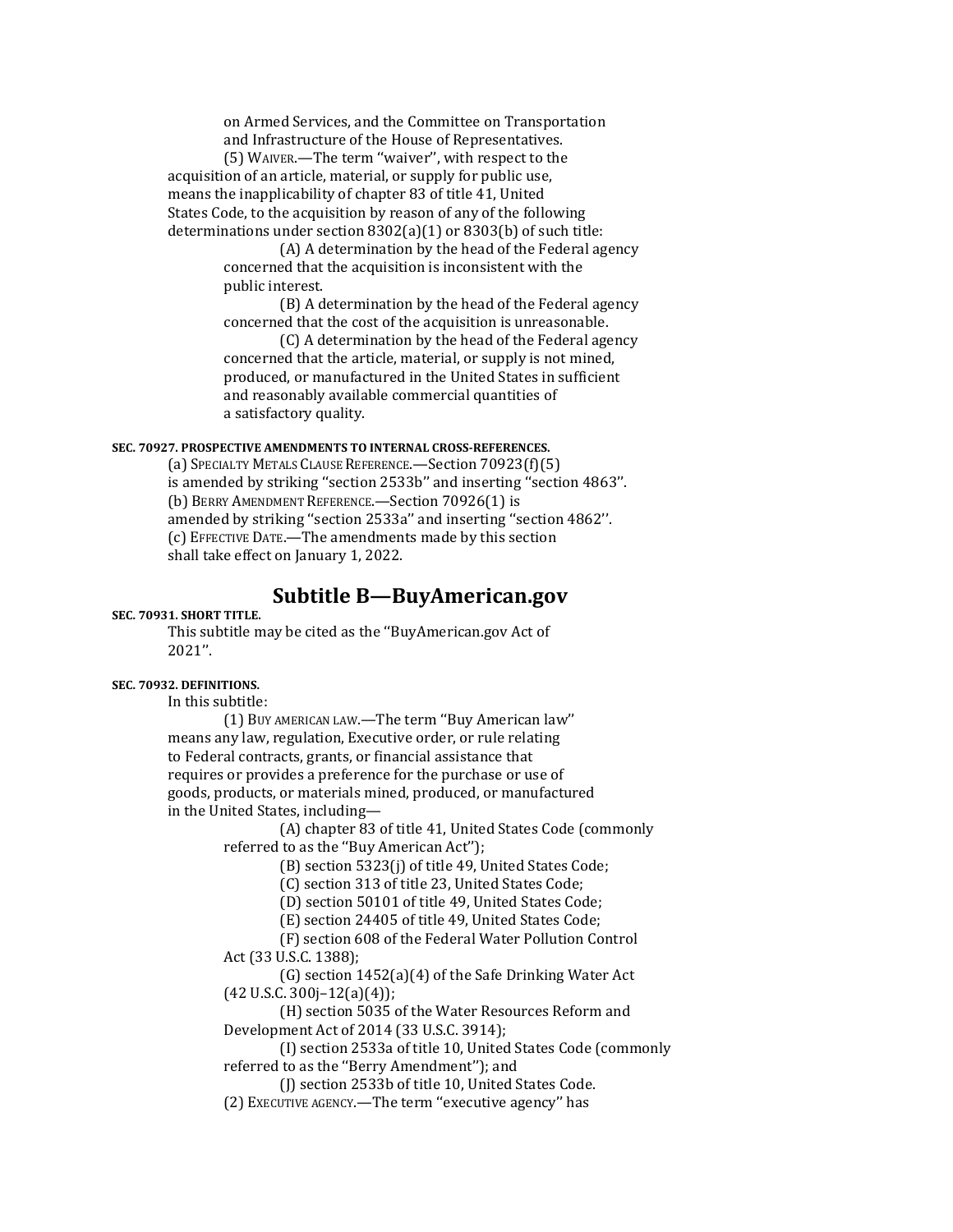the meaning given the term ''agency'' in paragraph (1) of section 3502 of title 44, United States Code, except that it does not include an independent regulatory agency, as that term is defined in paragraph (5) of such section.

(3) BUY AMERICAN WAIVER.—The term ''Buy American waiver'' refers to an exception to or waiver of any Buy American law, or the terms and conditions used by an agency in granting an exception to or waiver from Buy American laws.

#### **SEC. 70933. SENSE OF CONGRESS ON BUYING AMERICAN.**

It is the sense of Congress that—

(1) every executive agency should maximize, through terms and conditions of Federal financial assistance awards and Federal procurements, the use of goods, products, and materials produced in the United States and contracts for outsourced government service contracts to be performed by United States nationals;

(2) every executive agency should scrupulously monitor, enforce, and comply with Buy American laws, to the extent they apply, and minimize the use of waivers; and

(3) every executive agency should use available data to routinely audit its compliance with Buy American laws.

#### **SEC. 70934. ASSESSMENT OF IMPACT OF FREE TRADE AGREEMENTS.**

Not later than 150 days after the date of the enactment of this Act, the Secretary of Commerce, the United States Trade Representative, and the Director of the Office of Management and Budget shall assess the impacts in a publicly available report of all United States free trade agreements, the World Trade Organization Agreement on Government Procurement, and Federal permitting processes on the operation of Buy American laws, including their impacts on the implementation of domestic procurement preferences.

#### **SEC. 70935. JUDICIOUS USE OF WAIVERS.**

(a) IN GENERAL.—To the extent permitted by law, a Buy American waiver that is determined by an agency head or other relevant official to be in the public interest shall be construed to ensure the maximum utilization of goods, products, and materials produced in the United States.

(b) PUBLIC INTEREST WAIVER DETERMINATIONS.—To the extent permitted by law, determination of public interest waivers shall be made by the head of the agency with the authority over the Federal financial assistance award or Federal procurement under consideration.

#### **SEC. 70936. ESTABLISHMENT OF BUYAMERICAN.GOV WEBSITE.**

(a) IN GENERAL.—Not later than one year after the date of the enactment of this Act, the Administrator of General Services shall establish an Internet website with the address BuyAmerican.gov that will be publicly available and free to access. The website shall include information on all waivers of and exceptions to Buy American laws since the date of the enactment of this Act that have been requested, are under consideration, or have been granted by executive agencies and be designed to enable manufacturers and other interested parties to easily identify waivers. The website shall also include the results of routine audits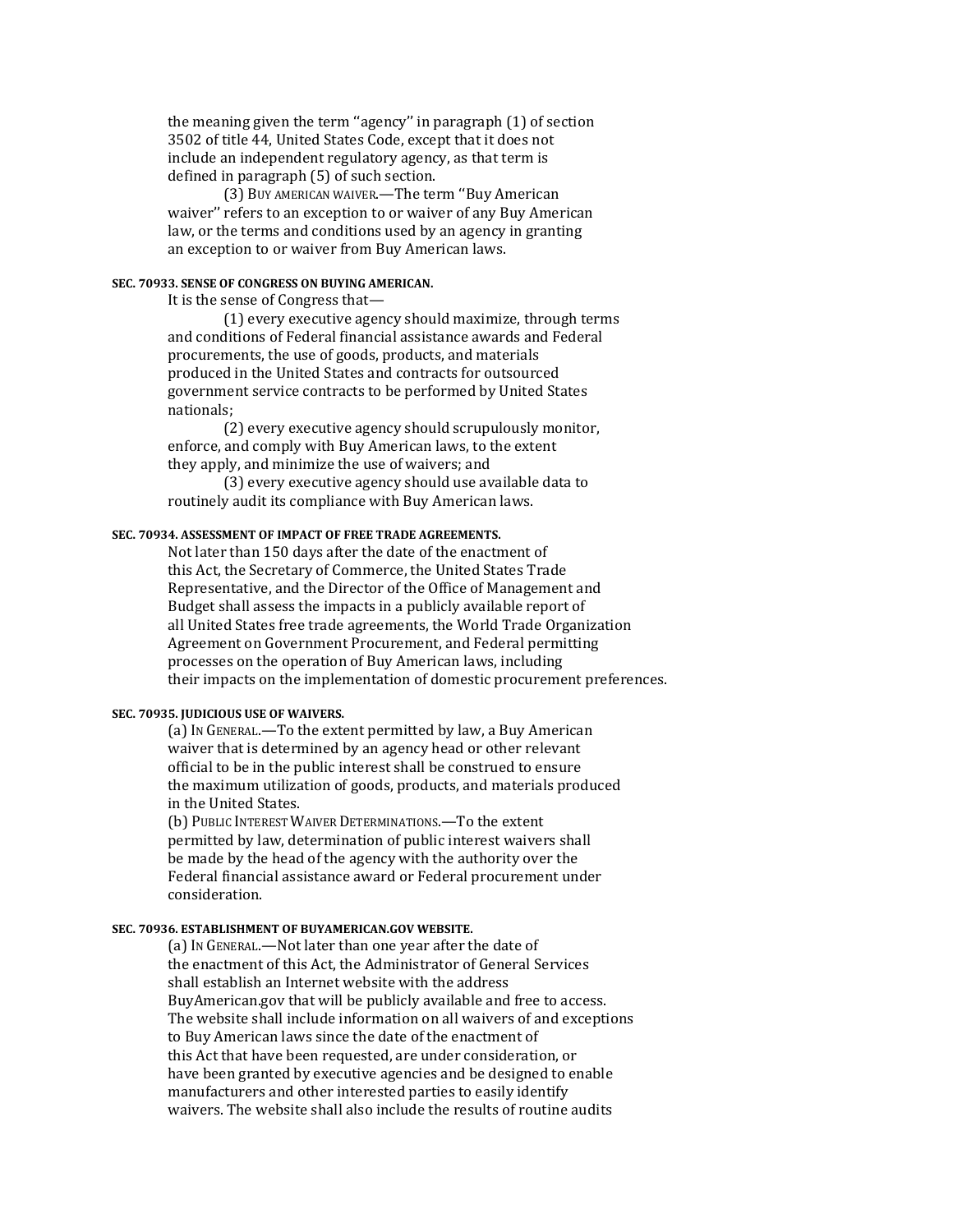to determine data errors and Buy American law violations after the award of a contract. The website shall provide publicly available contact information for the relevant contracting agencies. (b) UTILIZATION OF EXISTING WEBSITE.—The requirements of subsection (a) may be met by utilizing an existing website, provided that the address of that website is BuyAmerican.gov.

#### **SEC. 70937. WAIVER TRANSPARENCY AND STREAMLINING FOR CONTRACTS.**

(a) COLLECTION OF INFORMATION.—The Administrator of General Services, in consultation with the heads of relevant agencies, shall develop a mechanism to collect information on requests to existing reporting requirements whenever possible, for purposes of providing early notice of possible waivers via the website established under section 70936.

(b) WAIVER TRANSPARENCY AND STREAMLINING.

(1) REQUIREMENT.—Prior to granting a request to waive a Buy American law, the head of an executive agency shall submit a request to invoke a Buy American waiver to the Administrator of General Services, and the Administrator of General Services shall make the request available on or through the public website established under section 70936 for public comment for not less than 15 days.

(2) EXCEPTION.—The requirement under paragraph (1) does not apply to a request for a Buy American waiver to satisfy an urgent contracting need in an unforeseen and exigent circumstance. (c) INFORMATION AVAILABLE TO THE EXECUTIVE AGENCY CONCERNING THE REQUEST.—

(1) REQUIREMENT.—No Buy American waiver for purposes of awarding a contract may be granted if, in contravention of subsection (b)—

> (A) information about the waiver was not made available on the website under section 70936; or

(B) no opportunity for public comment concerning the request was granted.

(2) SCOPE.—Information made available to the public concerning the request included on the website described in section 70936 shall properly and adequately document and justify the statutory basis cited for the requested waiver. Such information shall include—

> (A) a detailed justification for the use of goods, products, or materials mined, produced, or manufactured outside the United States;

> (B) for requests citing unreasonable cost as the statutory basis of the waiver, a comparison of the cost of the domestic product to the cost of the foreign product or a comparison of the overall cost of the project with domestic products to the overall cost of the project with foreignorigin products or services, pursuant to the requirements of the applicable Buy American law, except that publicly available cost comparison data may be provided in lieu of proprietary pricing information;

> (C) for requests citing the public interest as the statutory basis for the waiver, a detailed written statement, which shall include all appropriate factors, such as potential obligations under international agreements, justifying